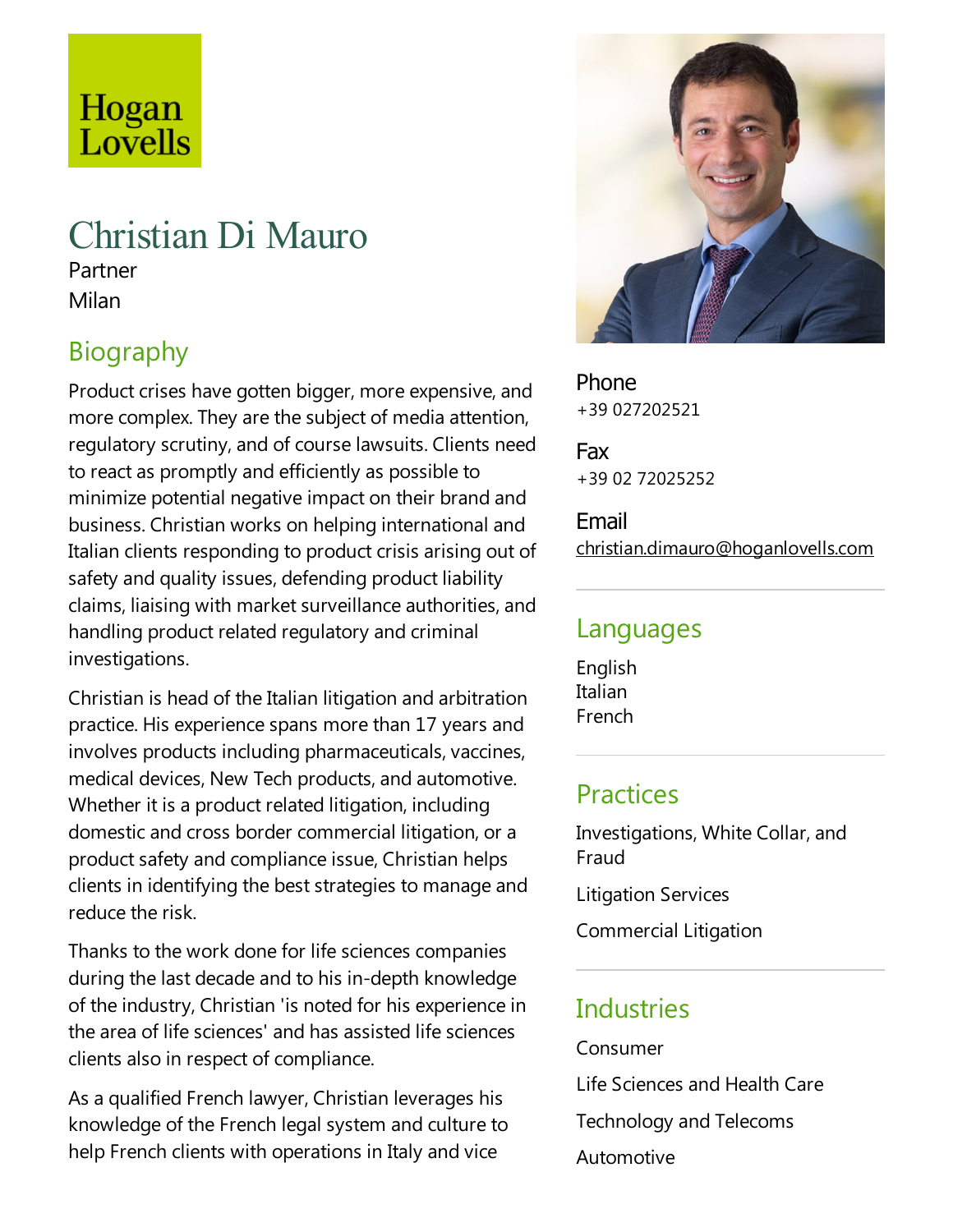versa. Christian is member of the International Association of Defense Counsel (IADC) and was named an Acritas Star in 2017.

#### Representative experience

Assisting a multinational pharma company on tens product liability claims brought by individuals for alleged health damages by drug voluntarily withdrawn from the market.

Assisting a manufacturer of orthopedic products and devices on pre-contentious and contentious claims for alleged defects in prosthesis manufactured and distributed.

Assisting a pharmacompany on a number of product liability court claims related to alleged wrongful death or health injuries allegedly due to treatments during trials.

Defending the Italian subsidiary of one of the leading medical devices companies against claims for damages allegedly caused by contaminated contact lenses.

Defending a designer and manufacturer of automotive safety components and systems, in several court claims over alleged defective air bags and safety belts.

Assisting a multinational technology company in investigations carried out by Italian authorities in relation to the malfunctioning of a personal protection equipment.

Assisting a multinational electronic and technology company on preliminary criminal investigations related to the offence of marketing of dangerous products.

### Awards and rankings

- **Christian Di Mauro is dual-qualified in Italy and** France and is well placed to advise French clients on operations in Italy and vice versa. He assists with cross-border product liability claims and commercial disputes, Chambers Global, 2021
- Christian Di Mauro is an "excellent lawyer", endorsed for his attentiveness to the needs of his clients when

#### Areas of focus

Bribery and Corruption Class Actions and Group Litigation

## Education and admissions

### Education

Masters in French Business Law, University of Paris I Panthéon-Sorbonne, 2013

Summer Course on Private International Law,The Hague Academy, 2002

Master on International Law, University of Milan and Geneva, 2001

Law Degree, University of Catania, 2000